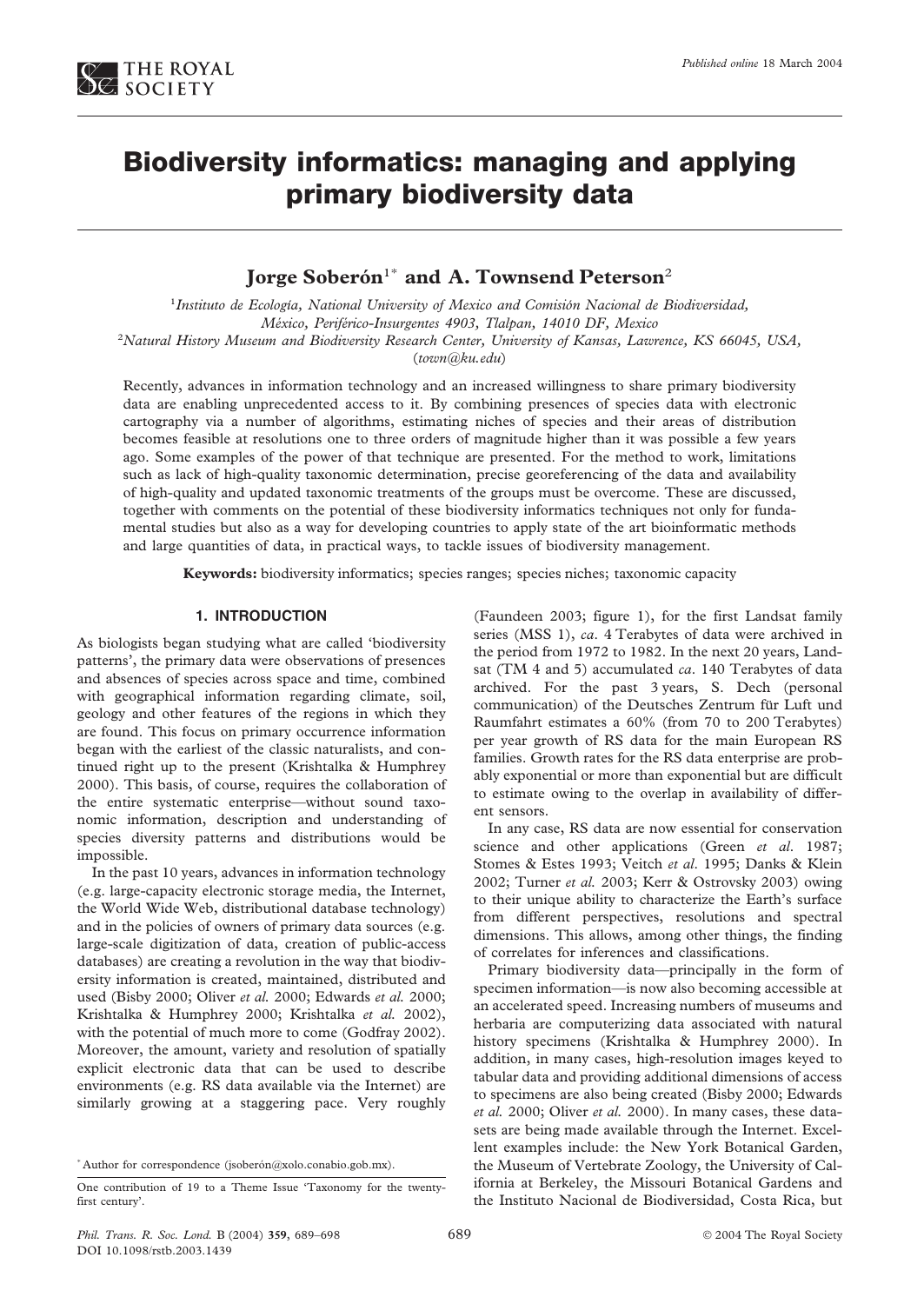

Figure 1. Growth of two families of environmentally related satellite data (AVHRR and Landsat). Horizontally, each line represents the span of activity of the different images. The vertical value gives the size (in Megabytes) of the accumulated (over the lifespan of the sensor) information radiated to receptors. The total value at the beginning of 2003 was 256 Terabytes. The MSS and TM images belong to the Landsat family of satellites, and the AVHRR to NOAA climatologic satellites.

the list is growing very fast. Also, several centralized databases provide access to information held in jointly created specimen databases. Fishbase, for example (http://www. fishbase.org/home.htm) offers data from hundreds of thousands of specimens. This initial commitment to sharing data and providing open access to data is an important step towards greater information access in the biodiversity world.

More profoundly still, since 1998, several distributed biodiversity information networks have provided a new class of access to biodiversity information. In particular, two specialized search engines, The Species Analyst (http://speciesanalyst.net) and REMIB (http://www. conabio.gob.mx/remib/remib.html) have solved key problems that plagued earlier, single-database implementations. These facilities provide access to distributed databases, which means that the data remain at the institutions where the voucher specimens are housed, thus maintaining the connection between primary documentation (specimens) and the information product (the database). Nevertheless, the contents of these dispersed databases are shared virtually via specialized Internet access engines. The Species Analyst and REMIB now connect databases of hundreds of collections, and serve data associated with millions of specimens (figure 2). Still better access is now permitted by a next-generation integrating technology (DiGIR; http://digir.sourceforge.net/), which has now been implemented fully for the first time in the MaNIS project (http://elib.cs.berkeley.edu/manis/) and will become the standard protocol of the collections associated to the GBIF.

These achievements represent not only the solution to challenging technical problems (like allowing simultaneous access to independent databases with different formats, database managers and operating systems) but mainly the willingness of institutions and data caretakers

to allow free and open access to databases under their care (for some caveats see Graves (2000)).

Hence, overall, the world of information available for addressing questions related to biodiversity and ecological landscapes is changing dramatically. The possibilities for the study of spatial patterns of biological diversity, for both basic and applied purposes, are changing beyond recognition. In contrast to past decades, information access is less and less of a consideration, and analytical and computing capacities are becoming more of a concern.

# **2. BIODIVERSITY INFORMATICS**

These new applications belong to the emerging field that we can term BI. As the word bioinformatics is now applied universally to genomics and proteomics applications, a new term may be needed to describe applications at the organismic level. Biodiversity Informatics then includes the application of information technologies to the management, algorithmic exploration, analysis and interpretation of primary data regarding life, particularly at the species level of organization. Biodiversity Informatics analyses and applications are characterized by a number of novel features.

Investigators are increasingly able to use large quantities of biodiversity data—that is, analyses are now frequently based on records numbering  $10^4$  or more (Colwell & Coddington 1994; Gioia & Pigott 2000; Rahbek & Graves 2000; Peterson *et al.* 2002*a*; Jetz & Rahbek 2002).

Analyses can now be performed across large areas (e.g. 10<sup>5</sup> or more km2 ) at resolutions of 10 km2 or smaller (Egbert *et al.* 2002; Peterson 2004; Soberón *et al.* 2004), rather than the customary  $10^4$  km<sup>2</sup> or more resolution that used to be normally the case (e.g. Cook (1969), Rapoport (1982) and Roberts *et al.* (2002), among many others).

The development and application of new methodologies designed to assess completeness of databases (Prendergast et al. 1993; Soberón & Llorente 1993; Colwell & Coddington 1994; Murguía & Villaseñor 2000; Petersen *et al.* 2003) now permits quantitative evaluation of adequacy and robustness of data used as inputs for biodiversity analyses.

Tools for inferring ecological niches and predicting distributional areas of species from occurrence information and electronic information characterizing ecological landscapes (Nix 1986; Austin *et al.* 1990; Walker & Cocks 1991; Carpenter *et al*. 1993; Mladenoff *et al*. 1995; Jones & Gladkov 1999; Manel *et al*. 1999*a*,*b*; Stockwell & Peters 1999; Gioia & Pigott 2000; Skov 2000; Guisan & Zimmermann 2000; Peterson *et al.* 2002*b*) now permit powerful and predictive inferences about the geographical dimensions of biodiversity. For a recent review of the closely related topic of geographical information systems technology to entomology, see Noonan (2003).

The combination of the elements listed above represents one emerging field within the larger area of BI (Bisby 2000). Basically, this combination permits estimation of fundamental ecological niches of species by means of detection of nonrandom associations between known occurrences and ecological landscapes (ICBP 1992; Miller 1994; Scott et al. 1996, 2002; Soberón et al. 1996; Umminger & Young 1997).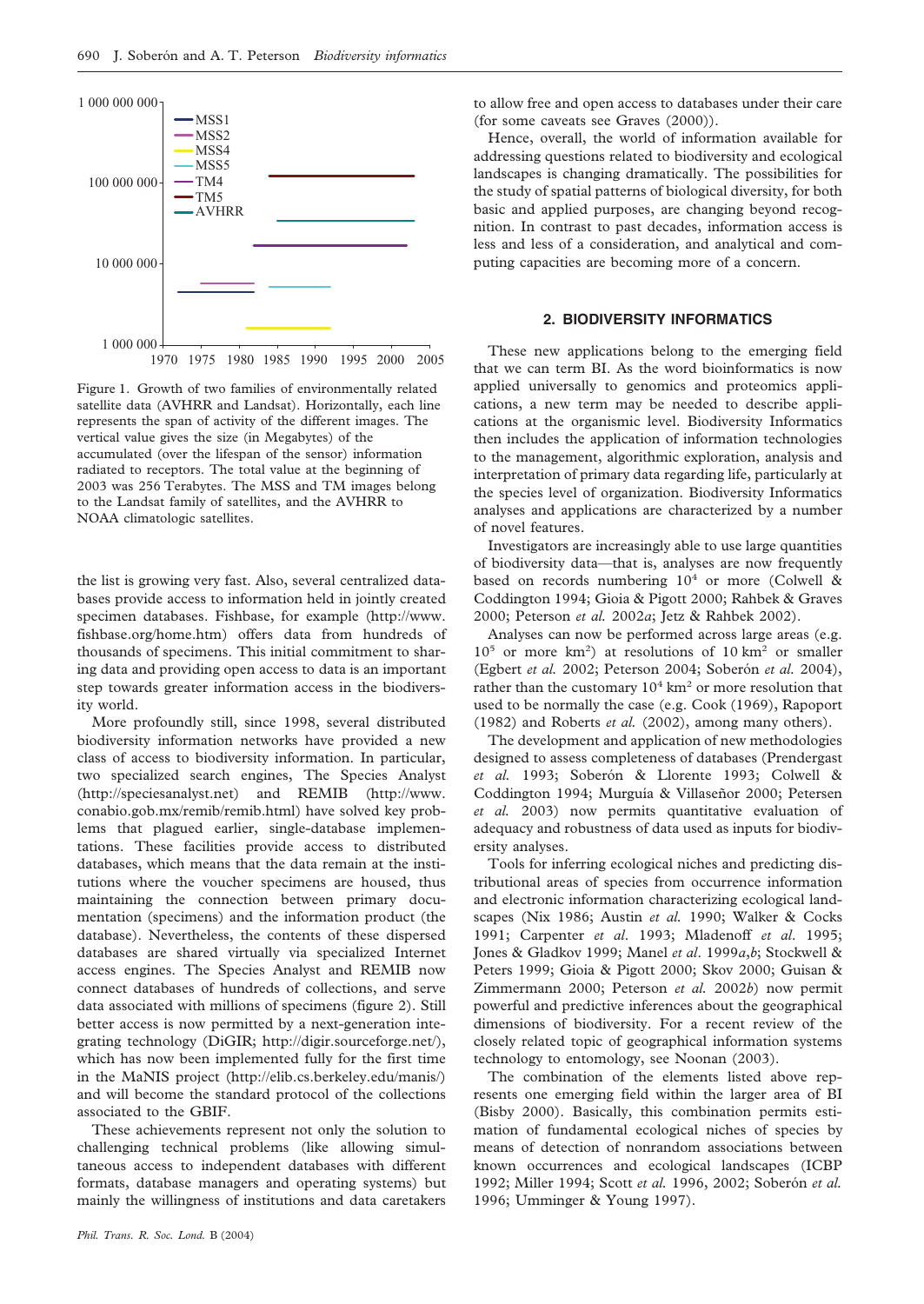

Figure 2. Growth of volume of specimen data made available (squares) and accessed (circles) via the Mexican network of specimen data (REMIB).

Under further assumptions related to the relative importance of biotic interactions and historical effects on species' distribution and dispersal, species' geographical distributions can be estimated. In this way, questions related to species' distributions, patterns of species richness (intersections of distributions), coexistence of taxa, locations of hot spots, complementarity of sites in terms of species representation, and so on, become amenable to formal, quantitative, data-intensive treatment. The use of formal, algorithmic exploration of large amounts of primary biodiversity data is what constitutes the field of biodiversity informatics, and the focus on calculation of niches and distributions may define a subfield within the larger subject.

## **3. APPLICATIONS OF BIODIVERSITY INFORMATICS TO BIOGEOGRAPHICAL QUESTIONS**

Some applications of this new conjunction of data and methodologies focus on issues of basic science, like the study of evolutionary processes, causes of range limitation or species' reactions to changing environments (Peterson *et al*. 1999, 2002*a*; Anderson *et al.* 2002; Peterson 2003, 2004). In Peterson *et al.* (1999), niches were modelled for 37 pairs of species. This was done by using a genetic algorithm (Garp; Stockwell & Peters 1999) to search for regions in the map that are 'similar', in terms of annual precipitation, average temperature, elevation and potential vegetation to those regions where the species has been reported. Species presence data comes from extensive museum databases. The hypothesis was that related taxa should share niche features, thus confirming theoretical predictions about niche conservatism. Indeed, that was found, to a high degree of statistical significance, by reciprocal predictions among related and unrelated pairs of species. In a climate change-related application (Peterson *et al.* 2002*a*) the fundamental ecological niches of 1870 species of Mexican birds, mammals and butterflies were estimated using Garp again (Stockwell & Peters 1999), and the resulting niches were projected to future

climates, obtained from general circulation models. Several analyses were then performed on likely changes of distribution areas under several scenarios of dispersal capabilities. The results highlight the relevance of mountain chains for conservation, as turnover of species is lower in mountainous areas than in the central plains of Mexico.

Still other applications focus on management issues, like biodiversity exploration (Lobo *et al.* 1997; Jones & Gladkov 1999; Soberón et al. 2004) or location of protected areas (Rebelo & Siegfried 1992; Csuti *et al.* 1997; Godown & Peterson 2000; Peterson *et al.* 2000; Kelley *et al.* 2002; Burgess *et al.* 2002; Chen & Peterson 2002), assessment of the potential for pest damage to crops (Sánchez-Cordero & Martínez Meyer 2000) or evaluation of possible routes for invasive species or diseases (Honig *et al.* 1992; Richardson & McMahon 1992; Scott & Panetta 1993; Higgins et al. 1999; Soberón et al. 2001; Peterson & Robins 2003; Peterson *et al.* 2003), to name just a few examples.

To provide an example of analysis of an invasive species, considerable recent concern has been caused by the cactus moth *Cactoblastis cactorum*, which as an invader could be catastrophic to certain cactus species, particularly the *Platyopuntia*. We drew location data for *C. cactorum* from scientific collections of the Smithsonian Institution, and used them to estimate hemispheric niche dimensions in terms of climatic variables (by application of the FLORA-Map software; see Jones & Gladkov 1999). The geographical display of regions of high similarity (on the basis of the climatic variables chosen) to those where the species has been observed provides a prediction of the potential distribution for the species in North America. Then, geographical distributions of species of *Platyopuntia* cacti were obtained by first modelling their niches using the Garp algorithm via 5099 observational data provided by several herbaria (see Acknowledgements). The niches so obtained were then reduced by biogeographical reasoning supervised by experts on the group. Those two procedures yielded individual distributional ranges for 60 species of *Platyopuntia* on the North American continent. Overlay of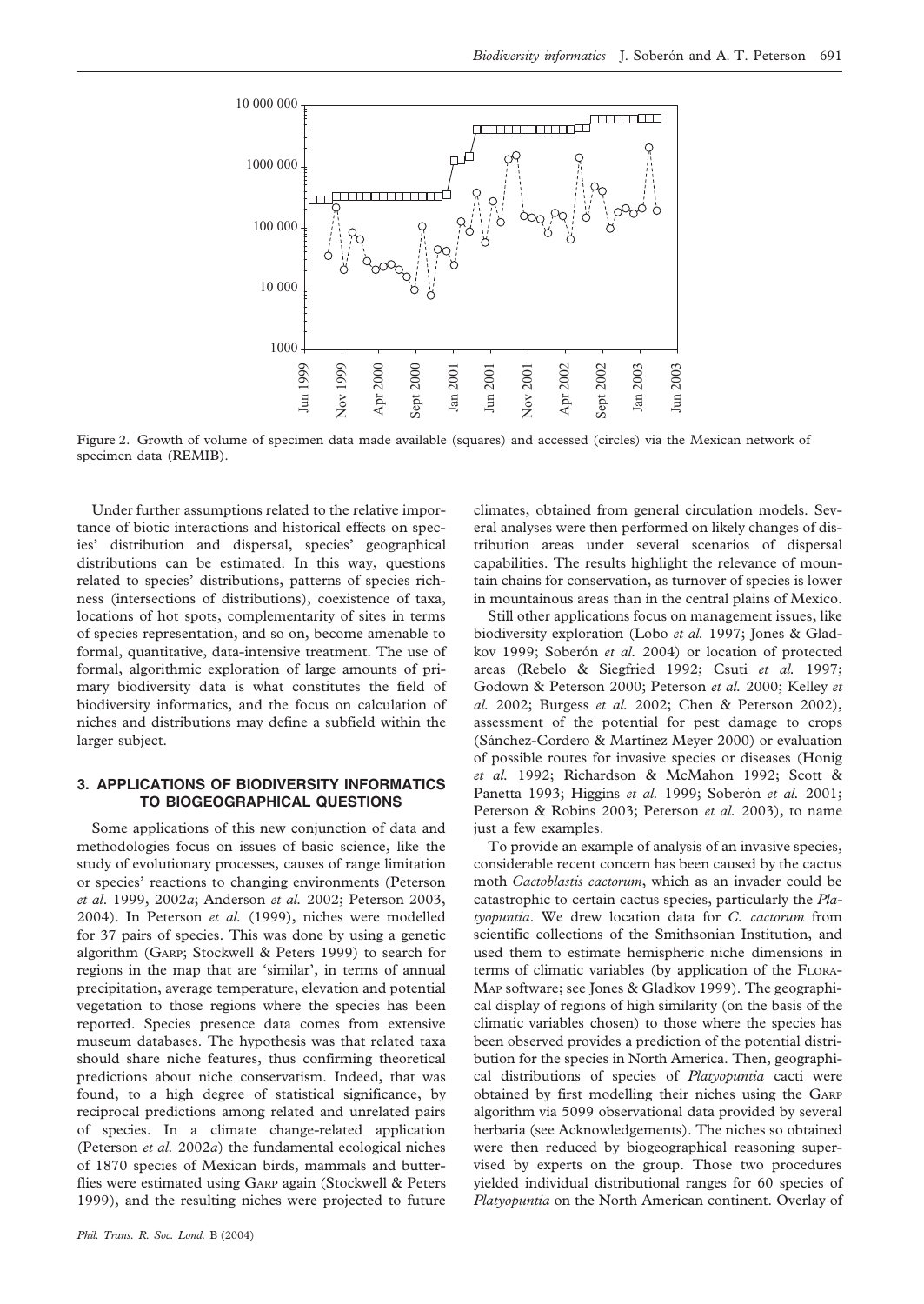

Figure 3. (*a*) Localities of *Cactoblastis cactorum* specimens amenable to precise georeference. Specimens in the Smithsonian Natural History Museum. (*b*) Localities for 5099 specimens in the subgenus *Platyopuntia* in Mexico and the USA. See Acknowledgments for provenance. (*c*) Bioclimatic surface, based on the *C. cactorum* specimens and calculated with the FloraMap software based on a principal component analysis involving three environmental variables distributed over a 12-month period.

*Cactoblastis*' niche with the distributions of its host plants thus provided a first approximation to understanding the potential route of invasion by *Cactoblastis* into the deserts of the southwestern USA and northern Mexico (figure 3).

# **4. CHALLENGES AND LIMITATIONS**

Although of great potential, significant challenges do exist for this new world of BI. In the first place, presence data include significant biases in the spatial and temporal distribution of collecting efforts and in its overall quality (Soberón et al. 1996; Reynolds 1998; Peterson et al. 1998; Wilke *et al.* 1999). The dynamic nature of taxonomy

means that databases that are not maintained actively may soon be outdated, with synonyms comprising 10–30% or more of names in many databases (Gaston & Mound 1993; Alroy 2002 and see figure 4). The ageing nature of many collections, owing to inattention or to lack of recent material, makes collections data challenging to interpret in light of ongoing land use changes (Remsen 1995; Winker 1996). Hence, in a time when gigabytes of primary biodiversity information are becoming available to all, issues related to quality control are more crucial than ever (Reynolds 1998; Soberón et al. 2002).

Although the problems mentioned above can be found in many biological databases, the heterogeneous origin of Web-assembled databases makes quality control even more important. As the origin of the data is heterogeneous, record quality may be uneven and numerous procedures must be used to detect and correct problems. Some of the more common problems include the following.

- (i) Specimens may have wrong identifications. This error is quite frequent, and yet can be extremely difficult to detect and correct. Without expert participation in inspection and determination of the original specimens, only very obvious mistakes will be detected (see figure 5 for a clear example of a misidentified specimen that is also an obvious geographical outlier). Obviously, data from poorly determined collections should be used only with care when developing biodiversity analyses (see also Gotelli 2004). More generally, records from such collections should be flagged clearly or perhaps even not opened to search and query by nonprofessionals.
- (ii) Outdated taxonomy. An additional suite of problems arises from the evolving nature of biological taxonomy: species identified correctly at one point in time as species X may later be assigned a different 'correct' name; splitting one species into several, changing generic affinities, etc., all may create such situations. Consultation of taxonomic authority files combined with geographical information about the geographical distributions of species to which those names refer, may permit identification of such names. For example, in preparation of the *C. cactorum* example (Soberón *et al.* 2001), we made use of a small database (5099 records) of *Opuntia* cacti drawn from several institutions in the USA and in Mexico (see Acknowledgements). A considerable number of specimens were listed under outdated names (e.g. *O. schotti*, which is now considered as *Grusonia schotii* (Engelm.)). A first check against an updated authority file for the Cactaceae of Mexico (Guzmán et al. 2003) detected many such inconsistencies; detailed geographical inspection was necessary to detect other problems, leaving the database relatively clean taxonomically. Unfortunately, in general, obtaining reliable, updated taxonomic authority files is a major problem for most taxa. The large taxonomic information services (e.g. Species 2000, The Integrated Taxonomic Information Service, Missouri Botanical Garden's Tropicos, the Index Kewensis and others) remain far from complete (Bisby 2000; Nic Lughadha 2004)—their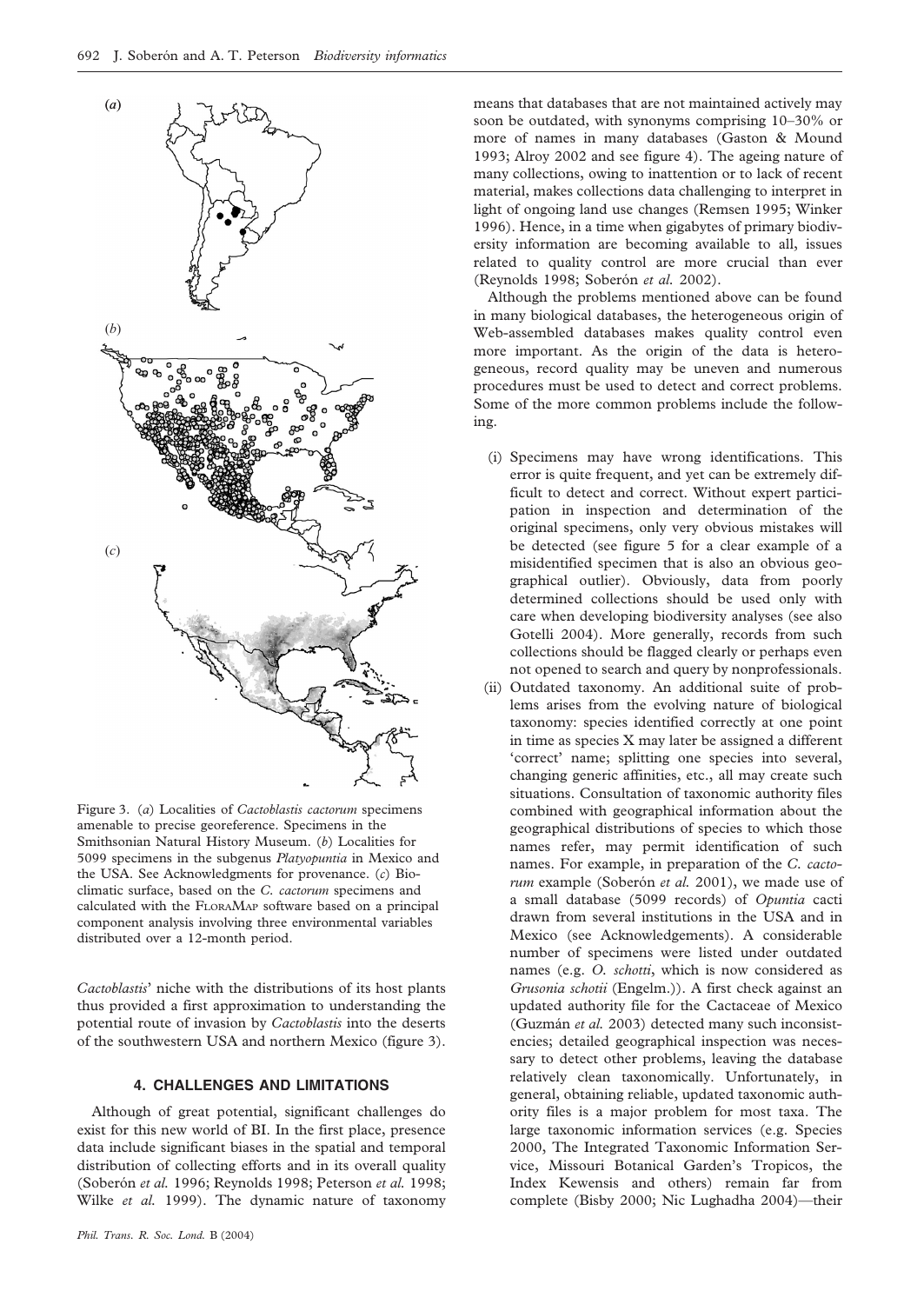

Figure 4. Distribution number of synonyms in two catalogues of Mexican species. (*a*) Poaceae (from Panero (2003)); (*b*) Cactaceae (from Guzmán et al. (2003)).

completion will remove one major obstacle for proper quality control of distributed specimen databases.

(iii) Faulty georeferencing (figure 6). Frequently, the identification and textual description of the collection locality may be correct but the geographical coordinates assigned to that site may be erroneous. Faulty georeferencing can be detected by means of consistency analyses, in which verbal descriptions of locality are checked against the geographical coordinates. At present, only a small minority of localities in museum databases are properly georeferenced, which, of course, raises the more basic question of how to add georeferences to specimen data quickly and efficiently. One important example is that of the MaNIS project, a community effort to integrate and georeference data from mammalian specimens in 17 museums: out of the 296 737 localities in the original pool of localities, only *ca*. 92 000 localities still remain to be georeferenced; the rate of advance is *ca*. 12 specimens per hour (J. Wieczorek, personal communication) The National Commission on Biodiversity of Mexico has obtained about two million georeferenced specimens, either georeferencing

in-house or by cooperation with taxonomists and experts in museums and herbaria.

About 70–80% of specimen label data can be georeferenced by simple techniques and the use of gazetteers; the remaining localities may either prove impossible to reference or feasible only via the participation of experts familiar with the actual collectors. Recently, and most interestingly, much of this process is becoming automated in projects like BioGeoMancer (http://georef.nhm. ku.edu/)—recognition of locality strings has been made 'smarter', and interpreted locality descriptors are then compared with national or worldwide gazetteer databases; in this way, the bottleneck steps in the georeferencing process are automated, and human participation is focused more at the level of supervision and error checking, making the process considerably more efficient.

#### **5. CONCLUSIONS**

The massive storehouse of distributed, raw biodiversity data that the Internet is enabling will set the stage for how biodiversity patterns are analysed in the future. Abundant examples already demonstrate the rich potential of such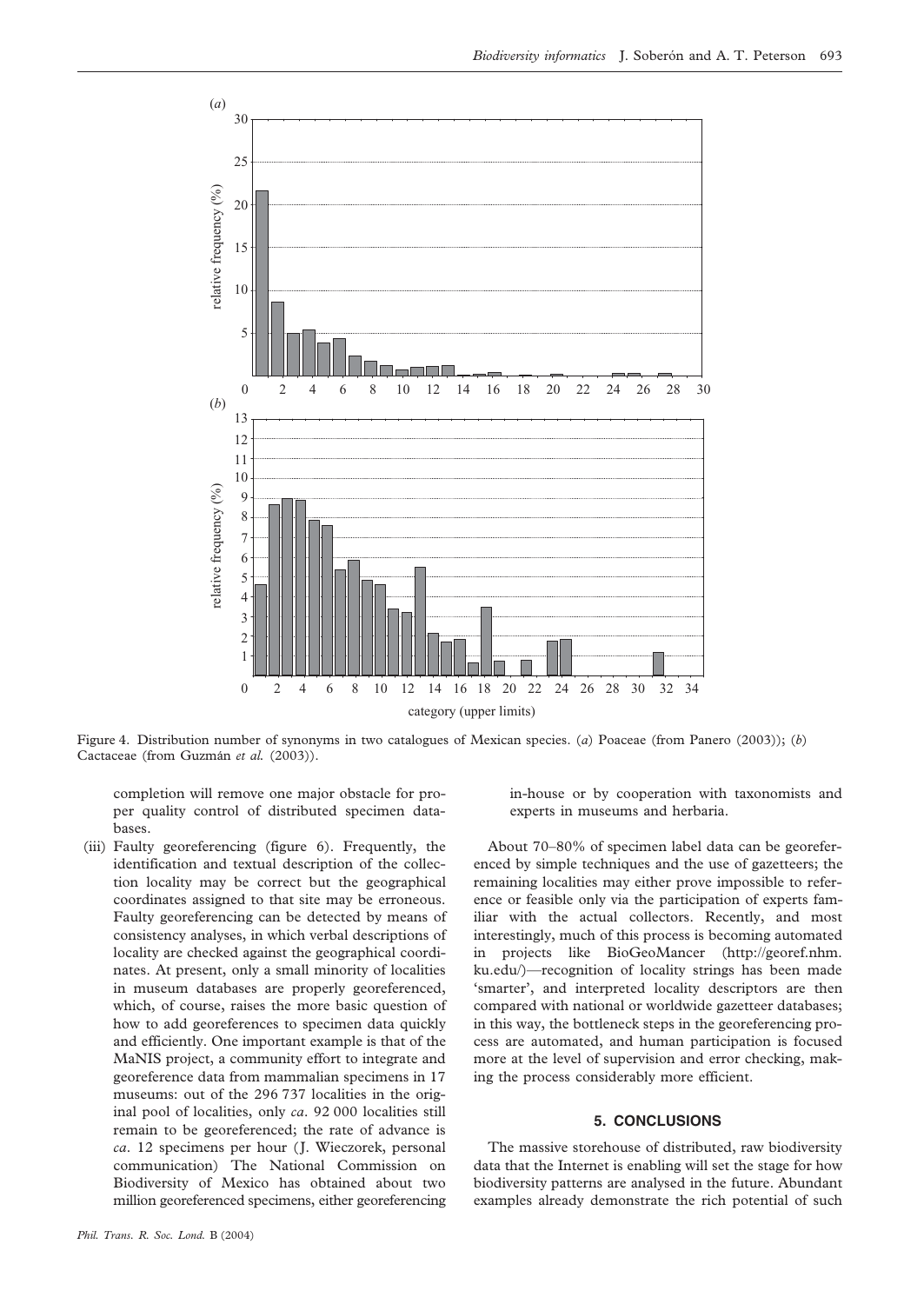

Figure 5. A map of registers for *Opuntia chlorotica* was presented to a specialist (Hector Hernandez, Instituto de Biología, National University of Mexico). The specimens for the obvious outliers in southeastern Mexico were checked and found to be misidentifications by the specialist.



Figure 6. All the points depicted in this figure are specimens of terrestrial plants of Mexico with a faulty georeferencing. Some of them are obvious, like the Polar, mid-Atlantic or African ones. Others require careful comparison with standardized maps of Mexico, with accepted polygons for states and municipalities (often there are conflicts between states on the precise location of their borders), and a scale, projection and datum that allow consistent comparisons.

data when analysed and interpreted in the context of geospatial information as part of the nascent field of BI. Nevertheless, the demands that these technological advances will put on the shoulders of the taxonomic and systematics communities are significant—in fact, without a strong and active taxonomic community, BI will never be more than a clever set of software tools lacking a substantial factual basis.

Detection of problems associated with synonyms, misidentifications, georeferencing inconsistencies, outdated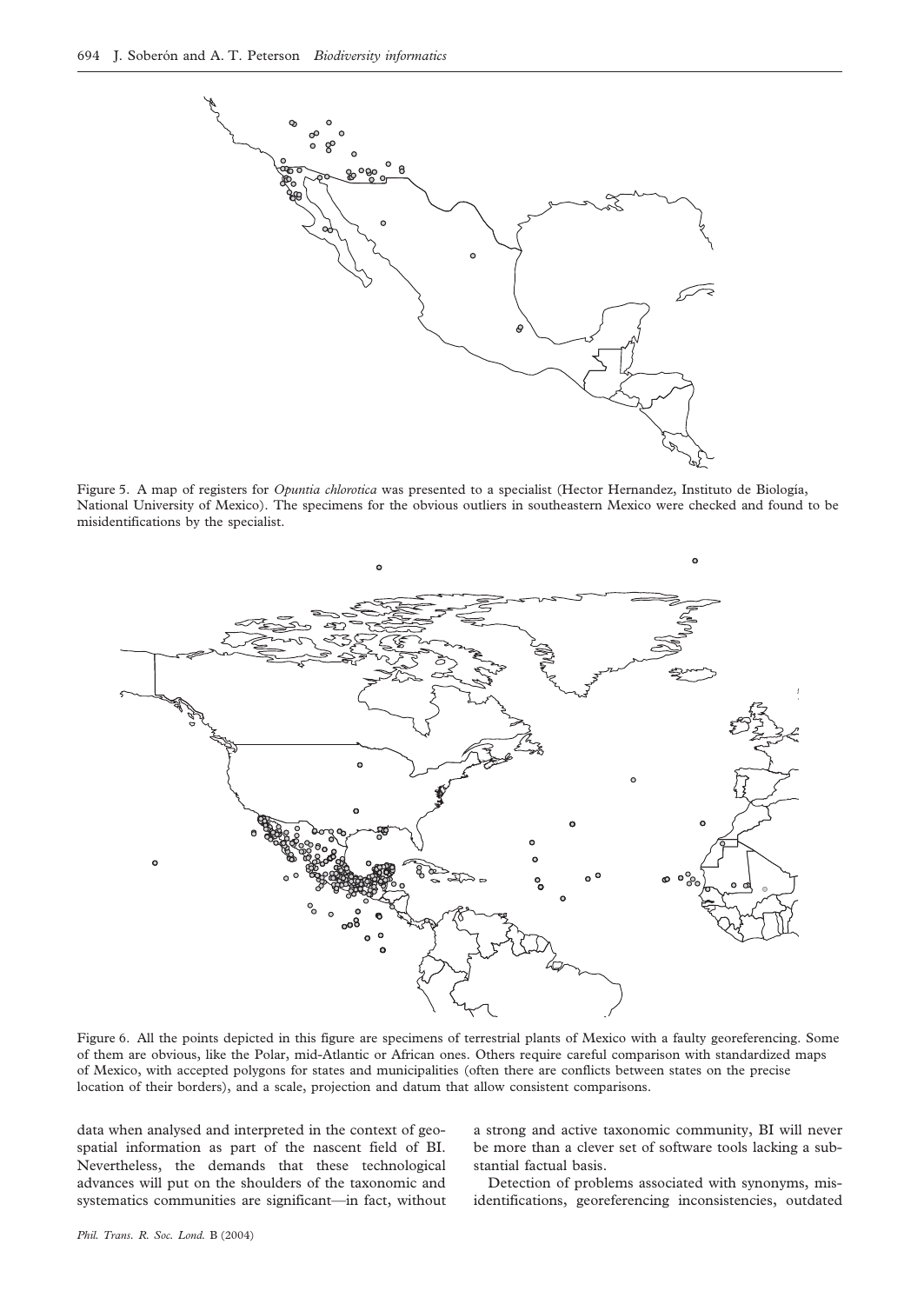taxonomy, and so on depend on the existence and enthusiastic participation of an active community of taxonomists. More importantly, these advances depend critically on adequate support to the fundamental infrastructure of the museums and herbaria of the world these institutions provide the key infrastructure of the world of knowledge regarding biodiversity and every day are more endangered by cost-cutting bureaucrats.

Of course, we hope that the exploration of world biodiversity will continue and will gain new strength. Recent promising initiatives, unfortunately, have not achieved full success. For example, the most recent attempt to discover and describe the remaining species, the All Species initiative, was delayed owing to the change in world economy. The Global Taxonomy Initiative of the Convention on Biological Diversity was launched, but has not been funded (see Samper 2004). Failure to carry through with these initiatives is worrisome, as much remains to be explored, and many critical elements of biodiversity remain to be discovered.

It is clear that 'DNA Taxonomy' (Hebert *et al.* 2003; Tautz *et al.* 2003; Pennisi 2003) will add speed to the exploration of biodiversity, although there is still debate about how many of the claims of its proponents are real or feasible (Seberg *et al.* 2003). In any case, one major lesson learned from specimen-based BI analysis is that proper vouchering and georeferencing of specimens is the *sine qua non* of macroecological and biogeographical analysis. Simply 'DNA barcoding' specimens, without precise (as precise as possible, and with modern technology this is metres) reference to the locality may serve to tackle many problems in systematics, evolutionary biology and other fields, but will probably leave out whole categories of analysis.

Biodiversity Informatics is adding value to taxonomic activity in ways probably not foreseen even 10–20 years ago, and is becoming indispensable in developing countries striving to manage their biodiversity adequately. Indeed, in developing countries, national taxonomic institutions are often small and under-funded. Many large countries—and particularly those that qualify as 'megadiverse' (Mittermeier & Goetsch 1997)—are nevertheless essentially unexplored for many taxonomic groups (figure 7). For such countries, a practical answer to the lack of national taxonomic efforts or institutions is to refer to existing information and knowledge, using the array of techniques described above to improve insight. If or when the wealth of information that is held in world natural history museums and herbaria is available efficiently to those countries, the way biodiversity is managed will change radically.

To this end, enormous activity is required on the part of the museums and herbaria. Requisites include the following.

(i) Museums and herbaria must continue the enterprise of collecting new biodiversity material, which should be the richest in information content (e.g. precise geographical coordinates, detailed digital imagery or sound recordings, DNA profiling). In general, our biodiversity resources are ageing, and not only are new phenomena not represented, but a baseline of







Figure 7. An example of two taxonomic groups with contrasting coverages in computerized databases. The Bryophites database (*a*) contains 1587 specimens from 18 museums. The Angiosperms of Mexico database (*b*) contains 721 175 specimens from 143 museums.

highest-quality information associated with recent specimens is in general lacking.

(ii) The museums must increase the pace for releasing good-quality raw data. Good quality means well determined (low misidentification rates), georeferenced and quality assessed and corrected (inconsistency checks performed). The cost of the above steps is significant, on the order of US \$1– 10 per specimen, without counting the base costs of building, curating and preserving the collections, as well as just running the institutions. The creation of the GBIF (http://www.gbif.org/), with the purpose of promoting that the world's biodiversity data will become freely and universally available, should take the preceding efforts a step forward by providing technical and financial support and by leveraging national resources and commitment to its objective.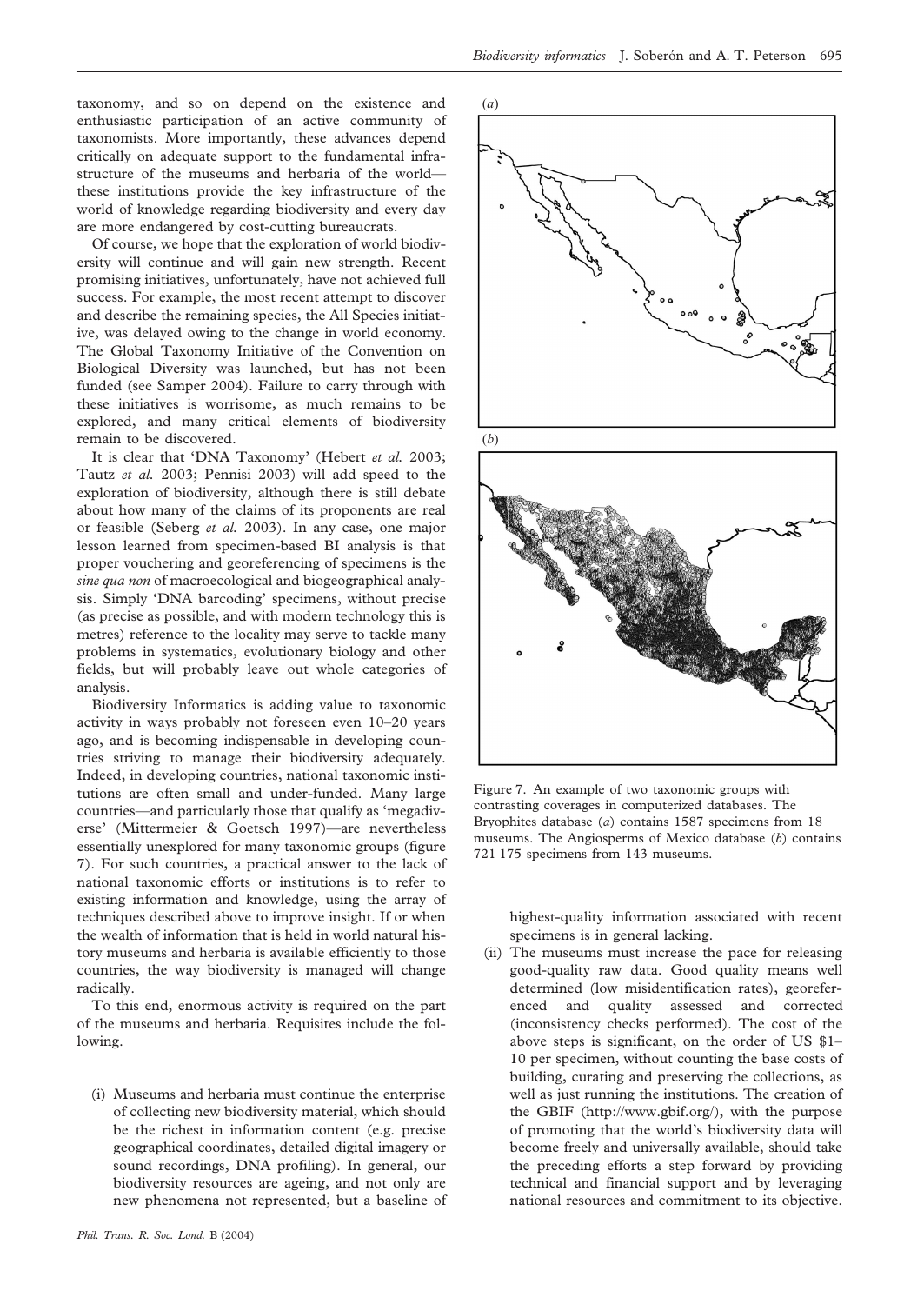- (iii) Investment in development of user-friendly, industrial-strength analytical tools should be increased. Current tools are in the 'artisan' stage, requiring suites of programs and file types to perform a single analysis, and often requiring hours and even days of computer time. Many existing software programs cannot handle the huge data matrices involved in the new world of BI, with its high spatial resolution and multispecies analyses. An effort of tool development similar to that applied to genomic and proteomic informatics will be required. Eventually, efforts will have to start to hasten the convergence of the two 'bioinformatics': the one oriented to suborganismic levels, and the one associated to species and ecosystems. Without doubt DNA barcoding will provide a powerful link between those two fields.
- (iv) Training in BI will be a must. University curricula in this field are currently lacking—what is needed is a melding of aspects of biology, computer science and geography, a combination that is not often considered in university programmes.

In summary, BI consists of much more than the particular databases, tools and applications that we have mentioned in this review. Rather, BI is a sweeping, fundamental area of inquiry of which present analyses have touched only the smallest part. Many exciting and far-reaching innovations and steps forward remain to be developed, which will open new doors to funding, activity and further discovery.

Along with the novelty of the field are challenges as well. Assuring that appropriate credit is given where due (e.g. to collectors and curators), and protecting institutional ownership rights to data and their descendent products, may represent significant complications for the development of this field (Graves 2000). The BI community will have to develop and adopt the rules of behaviour that enhance the sharing of data, while preventing the proliferation of free-riders.

More fundamentally, these developments will involve the evolution of taxonomy and systematics beyond their traditional borders. Instead of just producing the traditional systematic revisions and phylogenetic treatments, BI activities will increasingly draw taxonomists and systematists into analyses and studies focused on issues of interest to agriculture, public health, invasive species and conservation. Although a distraction from the usual tasks of taxonomists and systematists, these issues are nevertheless key in developing BI into a field that will make the case for continuing and increasing support for the taxonomic and systematic enterprise.

The authors gratefully recognize the help of G. Jimenez, of the Instituto de Ecologia of Universidad Nacional Autonóma de México, Mexico, and P. Koleff and M. Schmidt of Conabio for their help in obtaining data or producing the figures. The Smithsonian Institution provided the label data from their specimens of *Cactoblastis*. The herbaria at the National University of Mexico, the National School of Biological Sciences of Mexico, the two herbaria (EB and XAL) of the Ecology Institute at Xalapa, Veracruz, the University of Sonora, the San Diego Natural History Museum, the University of Texas at Austin, the Missouri Botanical Garden, the California Academy of Sciences and the Smithsonian Institution provided *Platyopuntia* data. Cecilia Ayon helped with the revision of the last version.

#### **REFERENCES**

- Alroy, J. 2002 How many named species are valid? *Proc. Natl Acad. Sci. USA* **99**, 3706–3711.
- Anderson, R. P., Laverde, M. & Peterson, A. T. 2002 Using niche-based GIS modeling to test geographic predictions of competitive exclusion and competitive release in South American pocket mice. *Oikos* **93**, 3–16.
- Austin, M. P., Nicholls, A. O. & Margules, C. R. 1990 Measurement of the realized qualitative niche: environmental niches of five *Eucalyptus* species. *Ecol. Monogr.* **60**, 161–177.
- Bisby, F. A. 2000 The quiet revolution: biodiversity informatics and the Internet. *Science* **289**, 2309–2312.
- Burgess, N. D., Rahbek, C., Williams, P., Larsen, F. W. & Balmford, A. 2002 How much of the vertebrate diversity of sub-Saharan Africa is represented by recent conservation proposals? *Biol. Conserv.* **107**, 327–339.
- Carpenter, G., Gillison, A. N. & Winter, J. 1993 Domain: a flexible modeling procedure for mapping potential distributions of animals and plants. *Biodivers. Conserv.* **2**, 667– 680.
- Chen, G. & Peterson, A. T. 2002 Prioritization of areas in China for biodiversity conservation based on the distribution of endangered bird species. *Bird Conserv. Int.* **12**, 197–209.
- Colwell, R. K. & Coddington, J. A. 1994 Estimating terrestrial biodiversity through extrapolation. *Phil. Trans. R. Soc. Lond.* B **335**, 101–118.
- Cook, R. 1969 Species density of North American Birds. *Syst. Zool.* **18**, 63–84.
- Csuti, B. (and 10 others) 1997 A comparison of reserve selection algorithms using data on terrestrial vertebrates in Oregon. *Biol. Conserv*. **80**, 83–97.
- Danks, F. S. & Klein, D. R. 2002 Using GIS to predict potential wildlife habitat: a case study of muskoxen in northern Alaska. *Int. J. Remote Sensing* **23**, 4611–4632.
- Edwards, J. L., Lane, M. A. & Nielsen, E. S. 2000 Interoperability of biodiversity databases: biodiversity information on every desktop. *Science* **289**, 2312–2314.
- Egbert, S. L., Martinez-Meyer, E., Ortega-Herta, M. A. & Peterson, A. T. 2002 Use of datasets derived from time-series AVHRR imagery as surrogates for land cover maps in predicting species' distributions. *Proc. IEEE 2002 Int. Geosci. Remote Sensing Symp.* (*IGARSS*) **4**, 2337–2339.
- Faundeen, J. 2003 National satellite land remote sensing data archive report. USGS/EROS Data Center, US Geological Survey, Sioux Falls.
- Gaston, K. G. & Mound, L. A. 1993 Taxonomy, hypothesis and the biodiversity crisis. *Phil. Trans. R. Soc. Lond.* B **251**, 139–142.
- Gioia, P. & Pigott, P. 2000 Biodiversity assessment: a case study in predicting richness from the potential distributions of plant species in the forests of southwestern Australia. *J. Biogeogr.* **27**, 1065–1078.
- Godfray, C. 2002 Challenges for taxonomy. *Nature* **417**, 17– 19.
- Godown, M. E. & Peterson, A. T. 2000 Preliminary distributional analysis of U.S. endangered bird species. *Biodivers. Conserv.* **9**, 1313–1322.
- Gotelli, N. J. 2004 A taxonomic wish-list for community ecology. *Phil. Trans. R. Soc. Lond*. B **359**, 585–597. (DOI 10.1098/rstb.2003.1443.)
- Graves, G. R. 2000 Costs and benefits of Web access to museum data. *Trends Ecol. Evol.* **15**, 374.
- Green, K. M., Lynch, J. F., Sircar, J. & Greenberg, L. S. Z. 1987 LANDSAT remote sensing to assess habitat for migratory birds in the Yucatan Peninsula, Mexico. *Vida Silvestre Neotrop.* **1**, 27–37.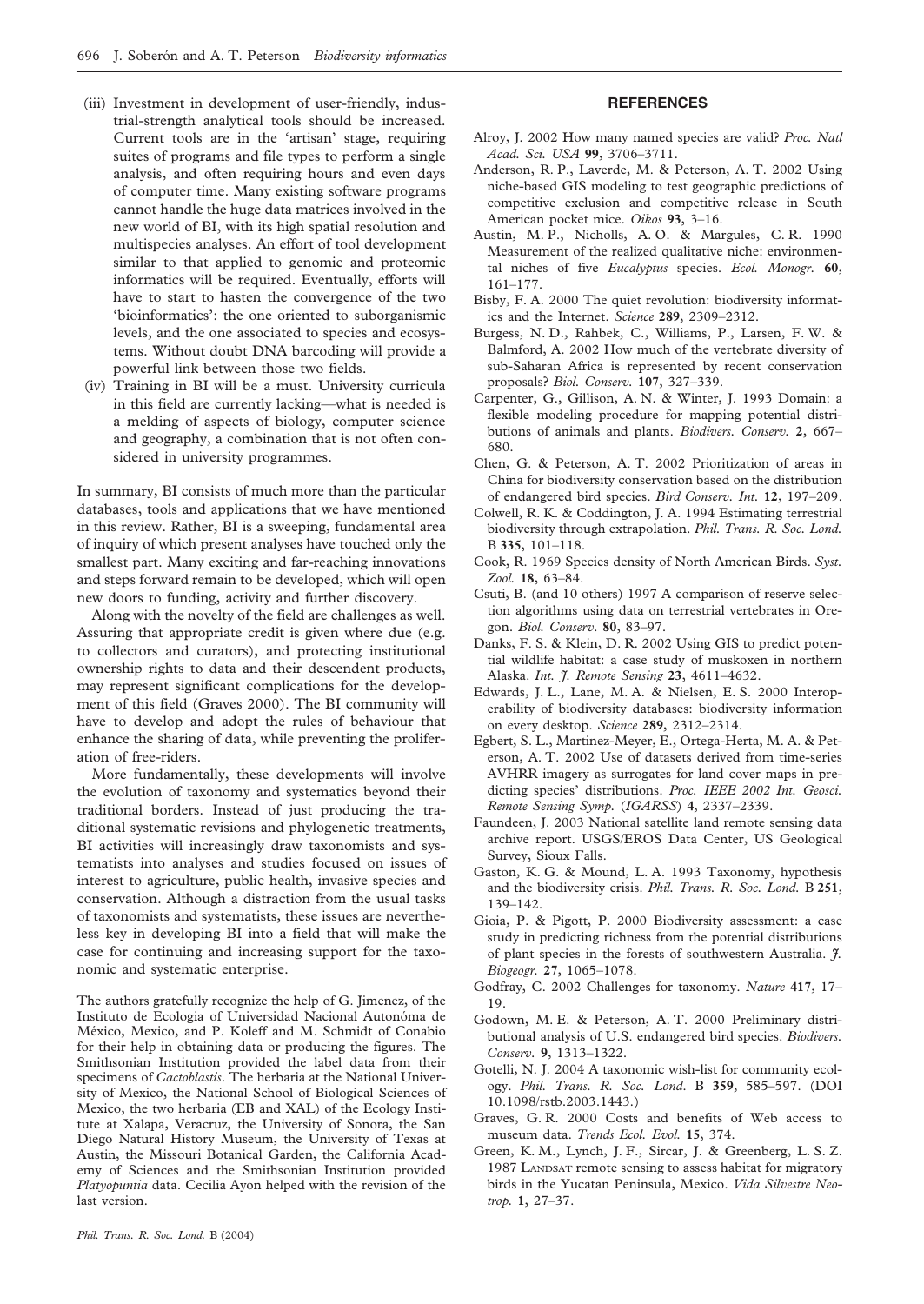- Guisan, A. & Zimmermann, N. E. 2000 Predictive habitat destruction models in ecology. *Ecol. Model* **135**, 147–186.
- Guzma´n, U., Arias, S. & Davila, P. 2003 *Cata´logo de las Cacta´* ceas Mexicanas. México D F: Universidad Nacional Autónoma de México y Comisión Nacional de Biodiversidad.
- Hebert, P., Cywinska, A. S., Ball, L. & de Waard, J. R. 2003 Biological identifications through DNA barcodes. *Proc. R. Soc. Lond.* B **270**, 313–321. (DOI 10.1098/rspb.2002.2218.)
- Higgins, S. I., Richardson, D. M., Cowling, R. M. & Trinder-Smith, T. H. 1999 Predicting the landscape-scale distribution of alien plants and their threat to plant diversity. *Conserv. Biol.* **13**, 303–313.
- Honig, M. A., Cowling, R. M. & Richardson, D. M. 1992 The invasive potential of Australian banksias in South-African fynbos—a comparison of the reproductive potential of *Banksia ericifolia* and *Leucadendron laureolum*. *Aust. J. Ecol.* **17**, 305–314.
- ICBP (International Council for Bird Preservation) 1992 *Putting biodiversity on the map: priority areas for global conservation.* Cambridge: International Council for Bird Preservation.
- Jetz, W. & Rahbek, C. 2002 Geographic range size and determinants of avian species richness. *Science* **297**, 1548–1551.
- Jones, P. G. & Gladkov, A. 1999 *F*lora*M*ap*: a computer tool for predicting the distribution of plants and other organisms in the wild*. Cali, Colombia: Centro Internacional de Agricultura Tropical.
- Kelley, C., Garson, J., Aggarwal, A. & Sarkar, S. 2002 Place prioritization for biodiversity reserve network design: a comparison of the SITES and RESNET software packages for coverage and efficiency. *Divers. Distrib.* **8**, 297–306.
- Kerr, J. T. & Ostrovsky, M. 2003 From space to species: ecological applications for remote sensing. *Trends Ecol. Evol.* **18**, 299–305.
- Krishtalka, L. & Humphrey, P. S. 2000 Can natural history museums capture the future? *Bioscience* **50**, 611–617.
- Krishtalka, L., Peterson, A. T., Vieglais, D. A., Beach, J. H. & Wiley, E. O. 2002 The Green Internet: a tool for conservation science. In *Conservation in the Internet age: strategic threats and opportunities* (ed. J. N. Levitt), pp. 143–164. Washington, DC: Island Press.
- Lobo, J. M., Lumaret, J. P. & Jay-Robert, P. 1997 Taxonomic databases as tools in spatial biodiversity research. *Ann. Soc. Entomol. Fr.* **33**, 129–138.
- Manel, S., Dias, J. M., Buckton, S. T. & Ormerod, S. J. 1999*a* Alternative methods for predicting species distribution: an illustration with Himalayan river birds. *J. Appl. Ecol.* **36**, 734–747.
- Manel, S., Dias, J. M. & Ormerod, S. J. 1999*b* Comparing discriminant analysis, neural networks, and logistic regression for predicting species distributions: a case study with a Himalayan river bird. *Ecol. Mod.* **120**, 337–347.
- Miller, R. I. 1994 *Mapping the diversity of nature*. London: Chapman & Hall.
- Mittermeier , R. & Goetsch, C. 1997 *Megadiversidad: Los paı´ses biolo´gicamente ma´s ricos del mundo*. Me´xico D. F.: CEMEX.
- Mladenoff, D. J., Sickley, T. A., Haight, R. G. & Wydeven, A. P. 1995 A regional landscape analysis and prediction of favorable gray wolf habitat in the northern Great Lakes region. *Conserv. Biol.* **9**, 279–294.
- Murguía, M. & Villaseñor, J. 2000 Estimating the quality of the records used in quantitative biogeography with presenceabsence matrices. *Ann. Bot. Fenn.* **37**, 289–296.
- Nic Lughadha, E. 2004 Towards a working list of all known plant species. *Phil. Trans. R. Soc. Lond*. B **359**, 681–687. (DOI 10.1098/rstb.2003.1446.)
- Nix, H. A. 1986 A biogeographic analysis of Australian elapid snakes. In *Atlas of elapid snakes of Australia* (ed. Australian

Government Publishing Service), pp. 4–15. Canberra: R. Longmore.

- Noonan, G. R. 2003. GIS Technology. A powerful tool for entomology. *Insight. A Milwaukee public museum series in natural history*, vol. 1, pp. 1–98. See http://www. mpm.edu/cr/insight/Papers/Noonan\_GIS\_review.pdf
- Oliver, I., Pik, A., Britton, D., Dangerfield, J. M., Colwell, R. K. & Beattie, A. J. 2000 Virtual biodiversity assessment systems. *Bioscience* **50**, 441–449.
- Panero, J. 2003 Catalogo de Autoridades de Asteraceae de México. University of Texas at Austin. Bases de datos SNIB-CONABIO. Proyecto AE 024. Mexico D.F.
- Pennisi, E. 2003 Modernizing the tree of life. *Science* **300**, 1692–1697.
- Petersen, F. T., Meier, R. & Nykjaer Larsen, M. 2003 Testing species richness estimation methods using museum label data on the Danish Asiilidae. *Biodivers. Conserv.* **12**, 687– 701.
- Peterson, A. T. 2003 Projected climate change effects on Rocky Mountain and Great Plains birds: generalities of biodiversity consequences. *Global Change Biol.* **9**, 647–655.
- Peterson, A. T. 2004 Predictability of the geography of species' invasions via ecological niche modeling. *Q. Rev. Biol.* **78**, 419–433.
- Peterson, A. T. & Robins, C. R. 2003 When endangered meets invasive: ecological niche modeling predicts double trouble for spotted owls, *Strix occidentalis*. *Conserv. Biol.* **17**, 1161– 1165.
- Peterson, A. T., Navarro-Sigüenza, A. G. & Benitez-Diaz, H. 1998 The need for continued scientific collecting: a geographic analysis of Mexican bird specimens. *Ibis* **140**, 288– 294.
- Peterson, A. T., Soberón, J. & Sanchez-Cordero, V. 1999 Conservatism of ecological niches in evolutionary time. *Science* **285**, 1265–1267.
- Peterson, A. T., Egbert, S. L., Sanchez-Cordero, V. & Price, K. P. 2000 Geographic analysis of conservation priorities using distributional modelling and complementarity: endemic birds and mammals in Veracruz, Mexico. *Biol. Conserv.* **93**, 85–94.
- Peterson, A. T., Ortega-Huerta, M. A., Bartley, J., Sanchez-Cordero, V., Soberón, J., Buddemeier, R. H. & Stockwell, D. R. B. 2002*a* Future projections for Mexican faunas under global climate change scenarios. *Nature* **416**, 626–629.
- Peterson, A. T., Stockwell, D. R. B. & Kluza, D. A. 2002*b* Distributional prediction based on ecological niche modeling of primary occurrence data. In *Predicting species occurrences: issues of accuracy and scale* (ed. J. M. Scott, P. Heglund & M. L. Morrison), pp. 617–623. Washington, DC: Island Press.
- Peterson, A. T., Papes, M. & Kluza, D. A. 2003 Predicting the potential invasive distributions of four alien plant species in North America. *Weed Sci.* **51**, 863–868.
- Prendergast, J. R., Wood, S. N., Lawton, J. H. & Eversham, B. C. 1993 Correcting for variation in recording effort in analysis of diversity hotspots. *Biodivers. Lett.* **1**, 39–53.
- Rahbek, C. & Graves, G. R. 2000 Detection of how macroecological patterns in South American hummingbirds is affected by spatial scale. *Proc. R. Soc. Lond.* B **267**, 2259–2265. (DOI 10.1098/rspb.2000.1277.)
- Rapoport, E. H. 1982 *Areography. Geographical strategies of species*, 1st edn. Oxford: Pergamon.
- Rebelo, A. & Siegfried, W. R. 1992 Where should nature reserves be located in the Cape Floristic Region, South Africa? Models for the spatial configuration of a reserve network aimed at maximizing the protection of floral diversity. *Conserv. Biol.* **6**, 243–252.